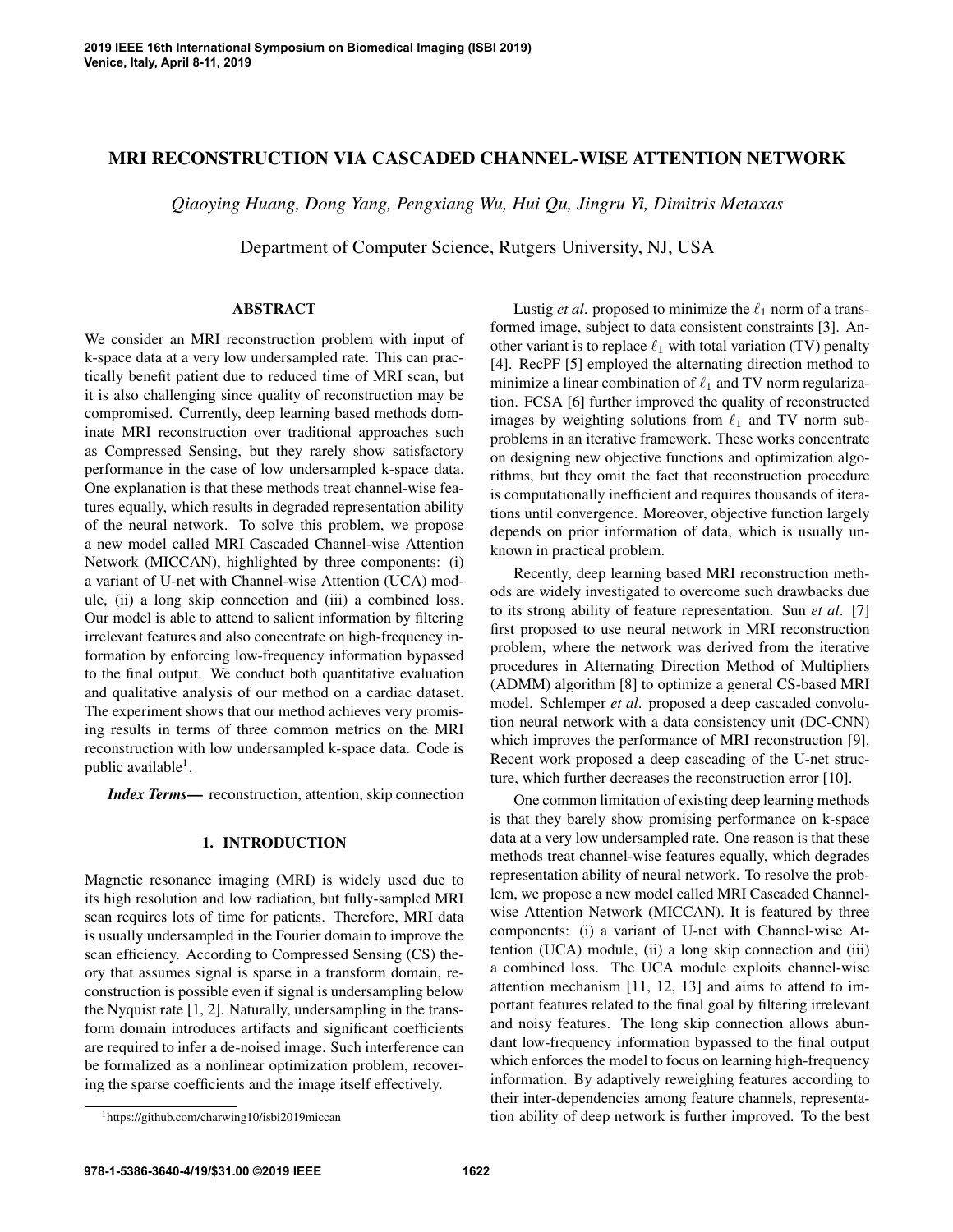of our knowledge, this is the first work to employ the channelwise attention mechanism in MRI reconstruction problem.

## 2. METHODOLOGY

In CS-based MRI reconstruction problem, the goal is to find a reconstructed image  $\tilde{x}$  such that it minimizes the reconstruction error between original k-space data  $y$  and Fourier transform of  $x$ :

$$
\tilde{x} = \arg\min_{x} \|F_u(x) - y\|_2^2 + R(x). \tag{1}
$$

Here  $F_u$  is an operator that transforms x into Fourier domain with undersampling.  $R(\cdot)$  is a regularization term that depends on the prior information of data and general choices are  $\ell_1$  or  $\ell_0$ .

# 2.1. Preliminary

Traditionally, the objective function of Equation 1 is solved in an iterative manner that requires thousands of iteration steps until convergence. A more efficient way is to approximate the optimal reconstructed image from undersampled k-space data via deep neural network. One issue is that as the network goes deeper, the original information may be degraded. Schlemper *et al*. [9] proposed a Data Consistency (DC) layer to avoid loss of information. Basically, DC layer takes as input the reconstructed image  $x_n$  from the *n*-th reconstruction block and outputs an updated "reconstructed" image  $x_n^{dc}$ . Formally, DC layer is defined as

$$
x_n^{dc} = \mathbf{DC}(x_n) = F^H(\tau(F(x_n))). \tag{2}
$$

Here  $F(x)$  is Fourier transform that takes image x as input and outputs  $\hat{x}$  in Fourier domain and  $F^H(\hat{x})$  is inverse Fourier transform.  $\tau(\hat{x})$  is the data fidelity operation whose output has the same dimension as  $\hat{x}$ :

$$
\tau(\hat{x})[i,j] = \begin{cases} \hat{x}[i,j], & (i,j) \notin \Omega\\ \frac{\hat{x}[i,j] + vy[i,j]}{1+v}, & (i,j) \in \Omega \end{cases}
$$
 (3)

where  $[i, j]$  is the matrix indexing operation,  $\Omega$  is the set of sampled positions of k-space data and  $v \in [0, \infty)$  is the noise level. In the noiseless case ( $v \to \infty$ ), we have  $\hat{x}[i, j] = y[i, j]$ if  $(i, j) \in \Omega$ , *i.e.* filling  $\hat{x}$  with the original values of k-space data y at position  $(i, j)$ .

## 2.2. MRI Cascaded Channel-wise Attention Network

In this section, we propose a new network called *MRI Cascaded Channel-wise Attention Network* (MICCAN). As shown in Figure 1, MICCAN mainly consists of two parts: *U-net with Channel-wise Attention* (UCA) module and DC layer. These components are cascadedly coupled together and repeat for  $N$  times. Formally, denote the  $n$ -th UCA module and the *n*-th DC layer respectively by  $UCA_n$  and  $DC_n$ . The starting point of MICCAN is undersampled k-space data y, which is later converted into a zero-filling image  $x_0 = F^H(y)$ through inverse Fourier transform  $F^H$  and fed to a UCA module. Our cascaded model can be simply formalized as

$$
\begin{cases} x_n = \text{UCA}_n(x_{n-1}^{dc}) + x_{n-1}^{dc} & (n = 1, ..., N) \\ x_n^{dc} = \text{DC}_n(x_n) \end{cases}
$$
 (4)

where  $x_0^{dc}$  is initialized as  $x_0$ . The final reconstructed image of MICCAN, namely  $x_N^{dc}$ , is produced by the last DC layer  $(DC_N)$ .

## *2.2.1. U-net with Channel-wise Attention*

In the previous work on reconstruction problem, deep learning based methods have two major issues. First, they treat each channel-wise feature equally, but contributions to the reconstruction task vary from different feature maps. Second, receptive field in convolutional layer may cause to lose contextual information from original images, especially highfrequency components that contain valuable detailed information such as edges and texture. Therefore, inspired by [13], we develop the UCA module by introducing an attention mechanism that filters the useless features and enhance the informative ones. The attention technique is only applied in the decoder part. The intuition is that features of the decoder are extracted from coarse to fine feature-maps of multiple scales via skip connection. The attention module filters salient and prunes irrelevant and noisy features such that allows model parameters in shallower layers to be updated mostly that are relevant to a given task. To the best of our knowledge, this is the first work to employ channel-wise attention to MRI reconstruction problem.

Specifically, we use global average pooling to extract the channel-wise global spatial information to vector  $z \in \mathbb{R}^C$ , whose  $c$  dimension is defined as

$$
z_c = \frac{1}{H \times W} \sum_{i=1}^{H} \sum_{j=1}^{W} f_c[i, j] \ (c = 1, \dots, C) \tag{5}
$$

where  $f_c \in \mathbb{R}^{W \times H}$  is the feature map in the c-th channel. Such operation squeezes the spatial information of the whole image into a vector length of C. To further extract feature related to the final task, we introduce another gating mechanism as follows:

$$
\hat{x}_c = \sigma(\delta(z * \mathbf{W}_1) * \mathbf{W}_2) \odot f_c, \tag{6}
$$

where "\*" is convolutioj operator and  $\delta(\cdot)$  is ReLU activation function to encode the channel-wise dependencies.  $W_1$ is a kernel in the first convolutional layer that reduces the Cdimentional feature vector into  $C/r$ . On the contrary, kernel  $\mathbf{W}_2$  increases feature size back to C. Sigmoid function  $\sigma(\cdot)$ is used to compute weighted attention map, which is later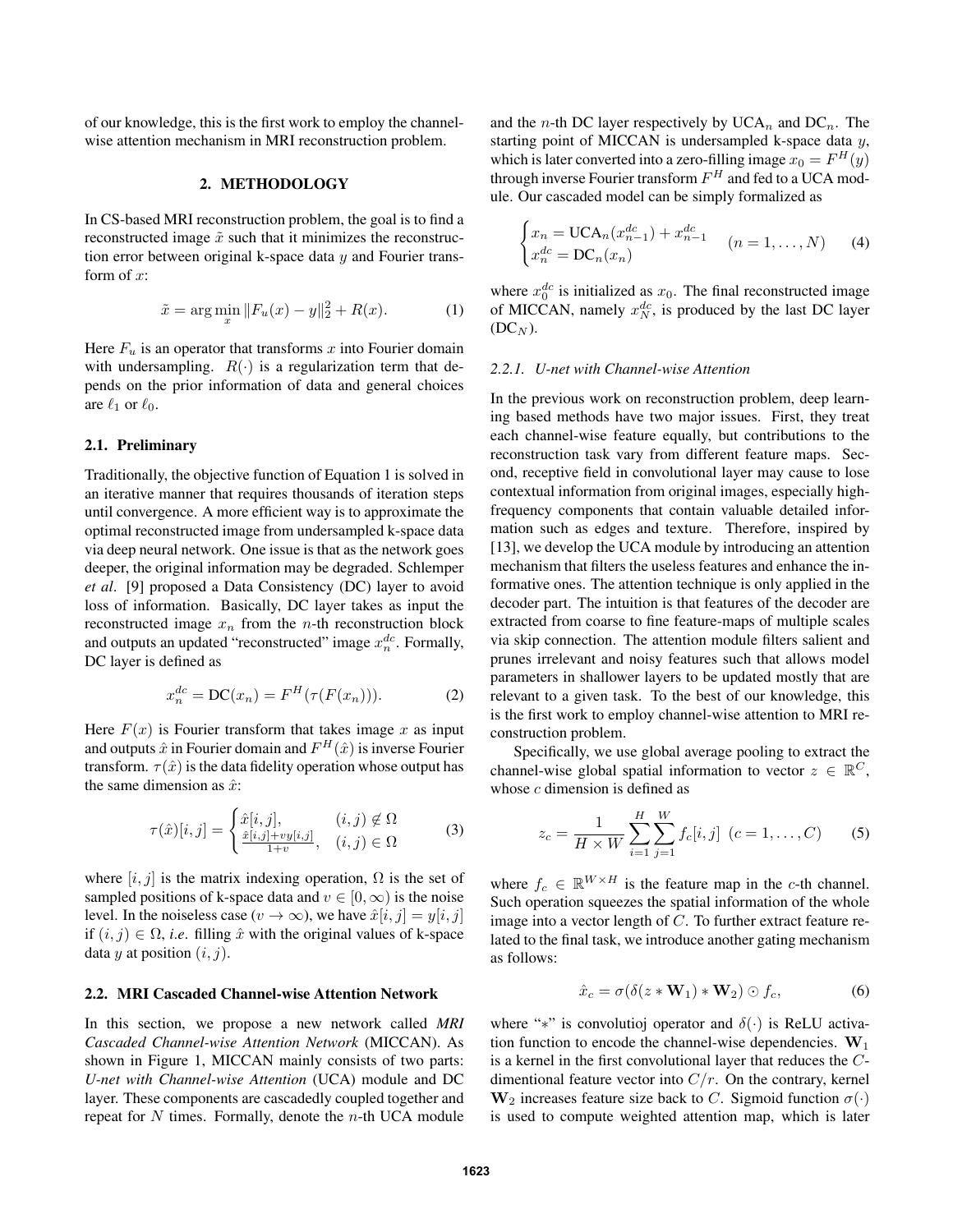

Fig. 1. The framework of the proposed MICCAN network. The end-to-end network consists of UCA blocks, Data Consistency blocks and Channel-wise Attention units. It takes as input the undersampled k-space data and the undersampled mask (leftmost) and outputs the reconstructed MRI (right-most image). The zero-filled reconstruction (second-left image) works as the start point for reconstruction. The Data Consistency unit employs the original k-space data for further refinement.

applied to rescaling the input feature  $f_c$ . Based on this attention mechanism in the UCA module, our model MICCAN achieves very promising results and outperforms several stateof-the-art methods.

#### *2.2.2. Learn Global Residual by Long Skip Connection*

To address the problem of vanishing low frequency in deep learning based MRI reconstruction, we utilize a long skip connection from the zero-filling image to the final reconstruction block. Specifically, we replace the residual in the last UCA module, namely  $x_N = \text{UCA}_N(x_{N-1}^{dc}) + x_{N-1}^{dc}$ , with a long skip connection:

$$
x_N = \text{UCA}_N(x_{N-1}^{dc}) + x_0 \tag{7}
$$

This simple modification is used to learn the global residual and to stabilize the gradient flow in deep residual network.

## *2.2.3. Combined Loss Function*

Common choice of loss function for reconstruction problem is  $\ell_2$ , but the resulting reconstructed image is of low quality and lacks high frequency detail. Therefore, we propose to use a combination of loss functions including  $\ell_1$  loss and perceptual loss  $\ell_p$ [14]. Given target image  $x_s$  and reconstructed image  $x = x_N^{dc}$  of MICCAN parameterized by  $\theta$ , the combined loss is defined as

$$
\ell^{\theta}(x, x_s) = \lambda_1 \ell_1^{\theta}(x, x_s) + \lambda_p \ell_p^{\theta}(x, x_s)
$$
 (8)

where

$$
\ell_1^{\theta}(x, x_s) = \|x - x_s\|_1 \tag{9}
$$

$$
\ell_p^{\theta}(x, x_s) = \sum_{k=1}^{K} \|\phi_{VGG}^k(x) - \phi_{VGG}^k(x_s)\|_2^2 \qquad (10)
$$

where  $\lambda_1$  and  $\lambda_p$  are weighing factors for two losses,  $\phi_{VGG}^k(\cdot)$ represents features of the k-th activation layer in VGG network. Note that perceptual loss  $\ell_p$  minimizes the  $\ell_2$  distance between reconstruction image and target image in  $K$  different feature spaces, or equivalently it encourages the predicted image to be perceptually similar to the target image.

# 3. EXPERIMENTS

To evaluate the effectiveness of our proposed model, we compare it with several state-of-the-art approaches on a simulated cardiac k-space dataset.

Methods We evaluate following methods in the experiment. Two traditional CS-MRI methods include  $\ell_1$ -wavelet [3] and TV norm [4], which are implemented in the BART toolbox [15]. Two deep learning based models include DC-CNN[9] and MRN5[10]. The only difference between our proposed MICCAN and MRN5 is that MRN5 does not used attention module and long skip connection. We also consider three variants of our methods: MICCAN with  $\ell_2$  loss (MICCAN-A), MICCAN with combined loss proposed in Section 2.2.3 (MICCAN-B) and MICCAN with both long skip connection and combined loss (MICCAN-C). The same as  $[11, 13]$ , we set the reduction ratio r that is mentioned in Section 2.2.1 as 8 for all our MICCAN models. For the combined loss, we set  $\lambda_1$  as 10 and  $\lambda_p$  as 0.5. As the shallow features encode details of images, we compute the perceptual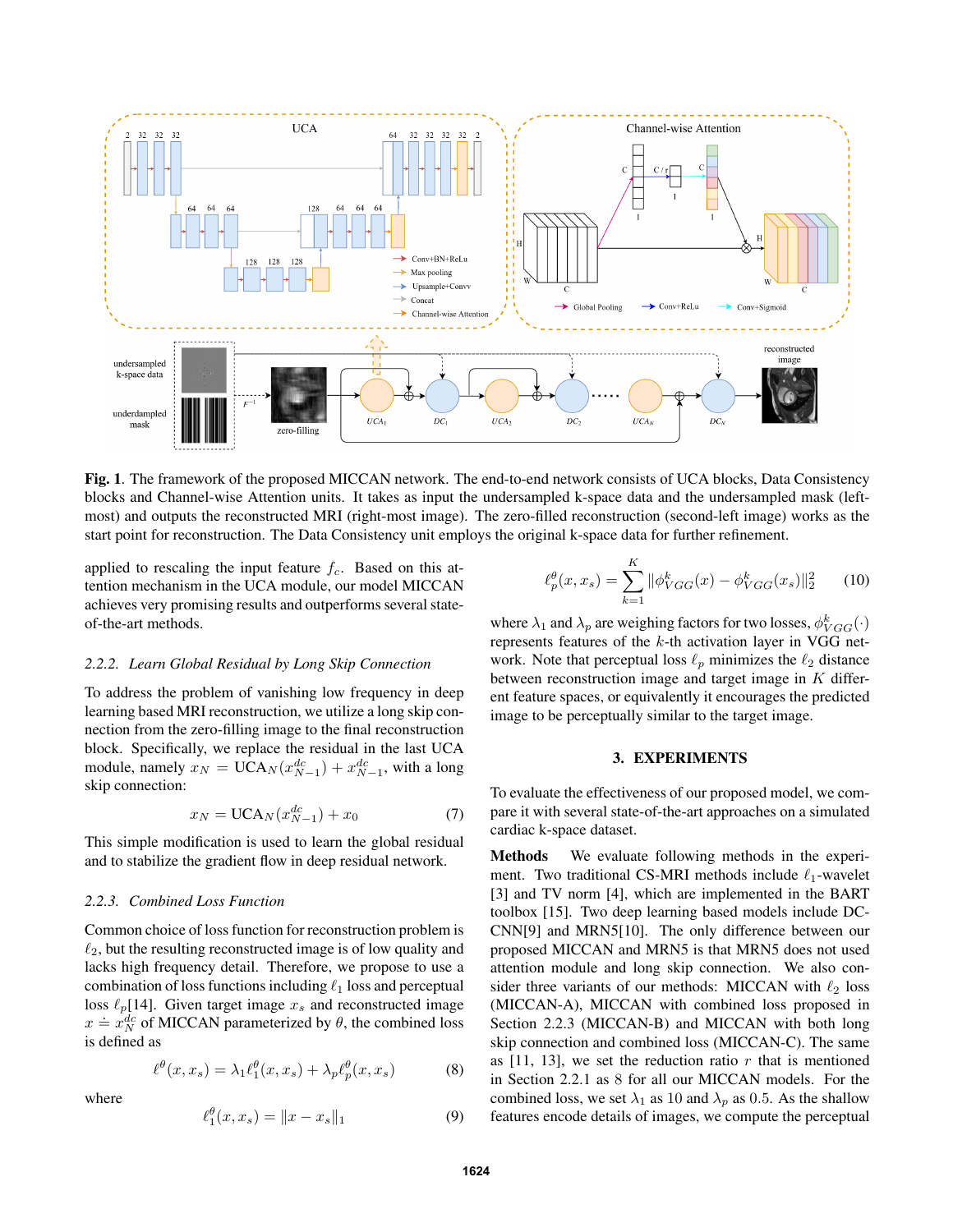

Fig. 2. Visualization of reconstructed images and reconstruction errors with k-space data at undersampled rate 12.5%

Table 1. Reconstruction results of the proposed MICCAN models and other methods.

| Methods           | <b>NRMSE</b>          | <b>PSNR</b>                                                       | <b>SSIM</b>           |
|-------------------|-----------------------|-------------------------------------------------------------------|-----------------------|
| TV                | $0.1087_{\pm 0.0346}$ | $19.7388_{\pm 2.8942}$                                            | $0.5923_{\pm 0.0898}$ |
| $\ell_1$ -wavelet | $0.0753_{\pm 0.0185}$ | $22.7054_{\pm 2.0255}$                                            | $0.6333_{\pm0.0553}$  |
| DC-CNN            | $0.0587_{\pm0.0118}$  | $24.7993_{\pm 1.7612}$                                            | $0.6612_{\pm 0.0582}$ |
| MRN5              | $0.0427_{\pm 0.0076}$ | $27.5373_{\pm 1.5971}$                                            | $0.7851_{\pm 0.0297}$ |
| <b>MICCAN-A</b>   | $0.0402_{\pm 0.0072}$ | $28.0664_{\pm 1.6231}$                                            | $0.8005_{\pm 0.0301}$ |
| MICCAN-B          | $0.0391_{\pm 0.0074}$ | $28.3283_{\pm 1.7080}$                                            | $0.8214_{\pm 0.0327}$ |
| MICCAN-C          |                       | $0.0385_{\pm0.0073}$ 28.4489 $_{\pm1.6953}$ 0.8198 $_{\pm0.0302}$ |                       |

loss of layer relu1-2, relu2-1, relu2-2 and relu3-1 of the VGG-16 network. All deep learning models are implemented using PyTorch and trained on NVIDIA K80. Learning rate is initialized as  $10^{-4}$  with decreasing rate of 0.5 for every 15 epochs. The training batch is 8 and the maximum number of epochs is 50. For fair comparison, we follow [9, 10] by setting the number of reconstruction blocks N as 5.

Dataset A cardiac MRI dataset with 15 subjects is adopted in our experiments. We randomly choose 10 subjects as training set, 2 subjects as validation set and the rest 3 subjects as test set. We follow the k-space data simulation method proposed in [16] . It assumes the sampled mask follows a zero-mean Gaussian distribution and the Cartesian undersampling method is adopted, also keeps the eight lowest spatial frequencies. Our model is evaluated on data with undersampled rate at  $12.5\%$  (acceleration rate  $8\times$ ).

# 3.1. Quantitative Evaluation

In this experiment, we quantitatively evaluate all models with three widely used measurements: normalized root square mean error (NRMSE), peak signal-to-noise ration (PSNR) and the structural similarity index measure (SSIM). The results are shown in Table 1 and we basically observe following three trends. First, all our MICCAN variants outperform other baseline models. This mainly attributes to the attention mechanism proposed in Section 2.2.1. Even trained with  $\ell_2$  loss, MICCAN-A achieves NRMSE of 0.0402, PSNR of 28.0664 and SSIM of 0.8005 that beats MRN5 model. Second, MICCAN-B model that is trained with combined loss gains better result than MICCAN-A. For example, MICCAN-B has 2.7% decrease in NRMSE compared with MICCAN-A and also achieves the best SSIM value of 0.8214. This indicates that our combined loss is better than the  $\ell_2$  loss, making image less blur and keeping the perceptual details. Third, with long skip connection, MICCAN-C further improves reconstruction performance with the lowest NRMSE of 0.0385 and the highest PSNR value of 28.4489. Overall, all these results demonstrate the effectiveness of the channel-wise attention modules and the proposed combined loss.

# 3.2. Qualitative Analysis

In this experiment, we visualize the reconstructed image and reconstruction errors on a test sample and qualitatively analyze the results of all methods. As shown in Figure 2, most of the baseline methods cannot completely recover detail of the image and suffer from severe blurring artifacts. In contrast, our three MICCAN methods eliminate most blurring artifacts and recover more details from low undersampled kspace data. Furthermore, for the transitional methods such as  $\ell_1$ -wavelet and TV, the reconstructed images are similar to the zero-filling image and suffer from heavy blurring artifacts. We highlight that our MICCAN achieves best results and with much fewer reconstruction errors.

## 4. CONCLUSION

In this paper, we propose a robust and effective model called MICCAN for MRI reconstruction from very low undersampled k-space data. We devise a variant of U-net with channelwise attention as reconstruction block together with long skip connection technique and a combined loss function. We evaluate our method and current state-of-the-art approaches on a cardiac benchmark. The experimental results show that our method outperforms all other compared methods and achieves very promising results under the condition of low undersampled rate.